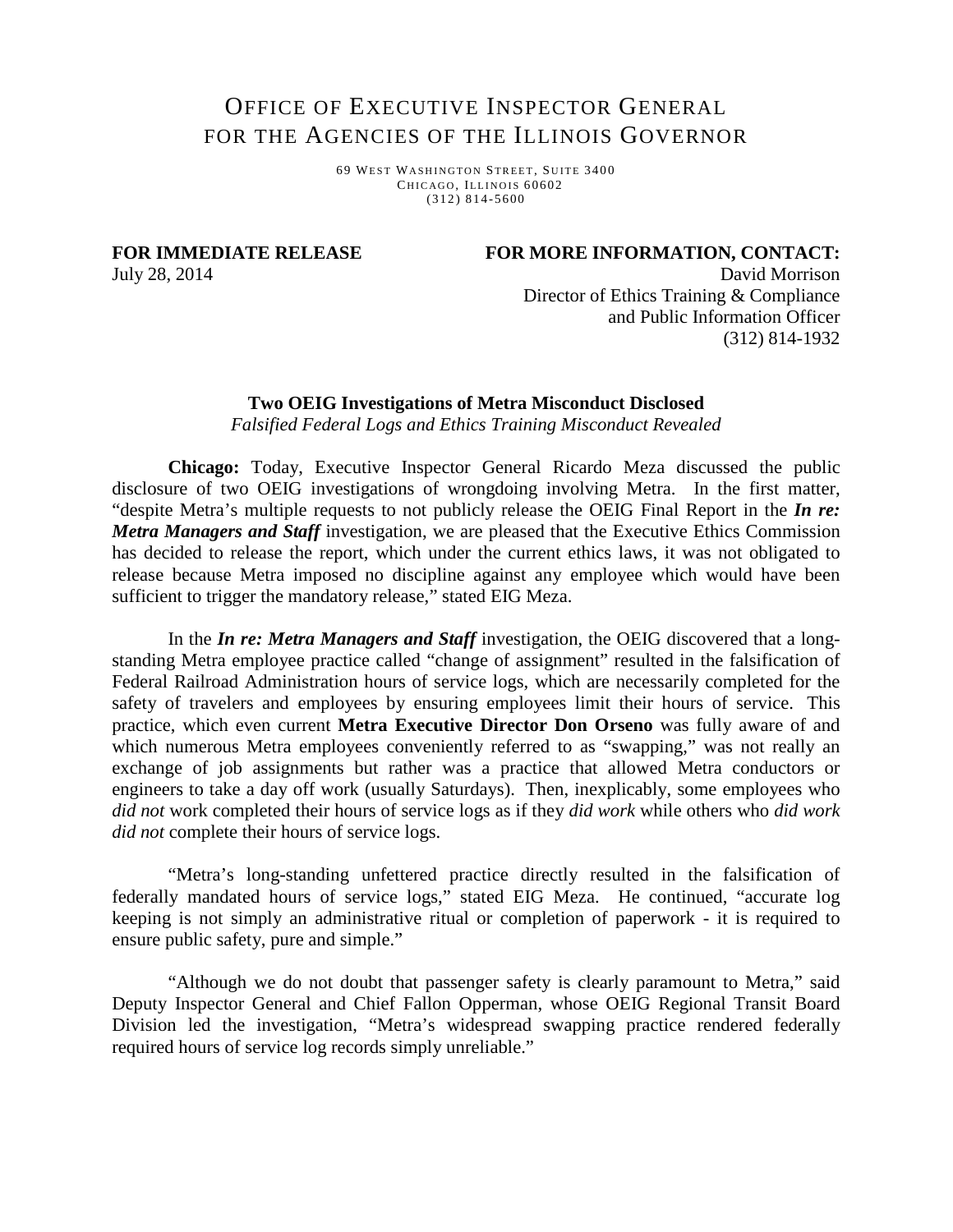As a result of its investigation, the OEIG recommended that Metra:

- ensure that employees file accurate hours of service logs;
- end the change in assignment (swapping) practice, even in emergencies;
- discipline all employees found to have improperly completed their logs; and
- take appropriate action with regard to senior Metra managers.

The OEIG also referred the matter to the Federal Railroad Administration. "Thankfully, Metra's unfettered swapping practice is over but regardless, our investigators will continue to review matters as necessary," said Deputy Chief of the Regional Transit Board Division Dr. Brandon Myers. In addition to OEIG staff identified in this release, OEIG Investigator Carl Weaver served as lead investigator in this matter.

A copy of the redacted OEIG Final Report, as well as the Federal Railroad Administration close-out letter and related letter from Administrator Joseph C. Szabo relating to this investigation are attached to this release and available on our website.

 $\begin{array}{ccc} \ast & \ast & \ast \\ \end{array}$ 

The other OEIG investigation of Metra, namely, *In re: Lt. Laith El-Talabani* involved various members of Metra's Police Department. In this investigation, the OEIG found that Metra Police Department **Lt. Laith El-Talabani** completed mandatory online ethics training for four other Metra police officers in contravention of the Ethics Act.

During the investigation, **Lt. Laith El-Talabani** unabashedly told OEIG investigators that "no one wants to complete an ethics training," yet in Illinois, annual ethics training is required to ensure ethical conduct among *all* State employees, including Metra police officers.

"OEIG Assistant Inspector General Daniel Ostrovsky and Investigator Luis Salinas lead the investigation in this matter," stated Deputy Inspector General and Chief Fallon Opperman.

*About the Office of Executive Inspector General for Agencies under the Illinois Governor:*

The OEIG was created by the State Officials and Employees Ethics Act (5 ILCS 430). The OEIG receives, evaluates, and investigates allegations of fraud, waste, abuse, mismanagement, misconduct, and violations of the Ethics Act, the 1990 US Supreme Court *Rutan* ruling, and other laws. Please visit our website at: [www.inspectorgeneral.illlinois.gov.](http://www.inspectorgeneral.illlinois.gov/)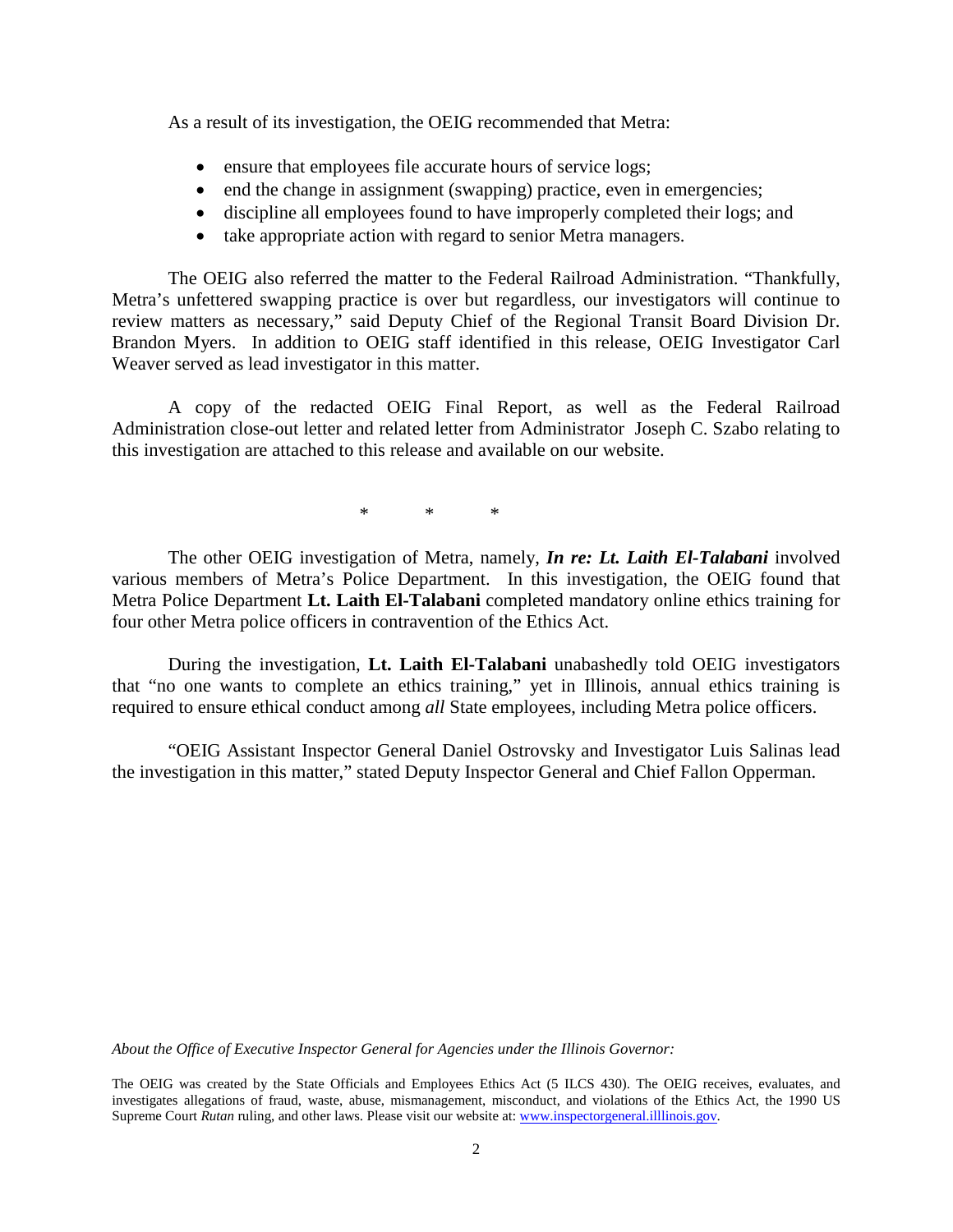

**Federal Railroad Administration** 

 $\bar{a}$ 

Region IV

200 West Adams Street Suite 310 Chicago, IL 60606

Ricardo Meza Office of the Executive Inspector General For the Agencies of the Illinois Governor 69 West Washington St, Suite 3400 Chicago, IL 60602

Re: OEIG Case No. 11-01032 – Referral to FRA

Dear Mr. Meza,

This letter is in response to your March 5, 2014, referral of the Office of Executive Inspector General for the Agencies of the Illinois Governor (OEIG) Case No. 11-01032. This case was an investigation conducted by your office regarding certain practices which occurred on the Northeast Illinois Regional Commuter Rail Corporation (Metra). The Federal Railroad Administration (FRA) has completed its review of the information provided by your office and has determined violations of Federal regulations did occur in connection with this case.

Upon receipt of your March 5<sup>th</sup> letter, the attached final report and supporting documentation, this office assigned two FRA Region 4 Operating Practices Inspectors to review this information. Their investigation was strictly limited to determine if any Federal laws or regulations under the jurisdiction of the FRA were violated based on the evidence provided by your office. The applicable FRA area related to this case was compliance with the Hours of Service Law (HSL) and Federal regulations regarding Hours of Service (HOS) record keeping.

To begin, a brief explanation regarding FRA's enforcement regime related to both the HSL and HOS record keeping requirements is necessary. In 2011, limitations on the hours of duty a Metra covered service employee could work were governed by Title 49 United States Code Chapter 211–Hours of Service, specifically § 21103, as exempted by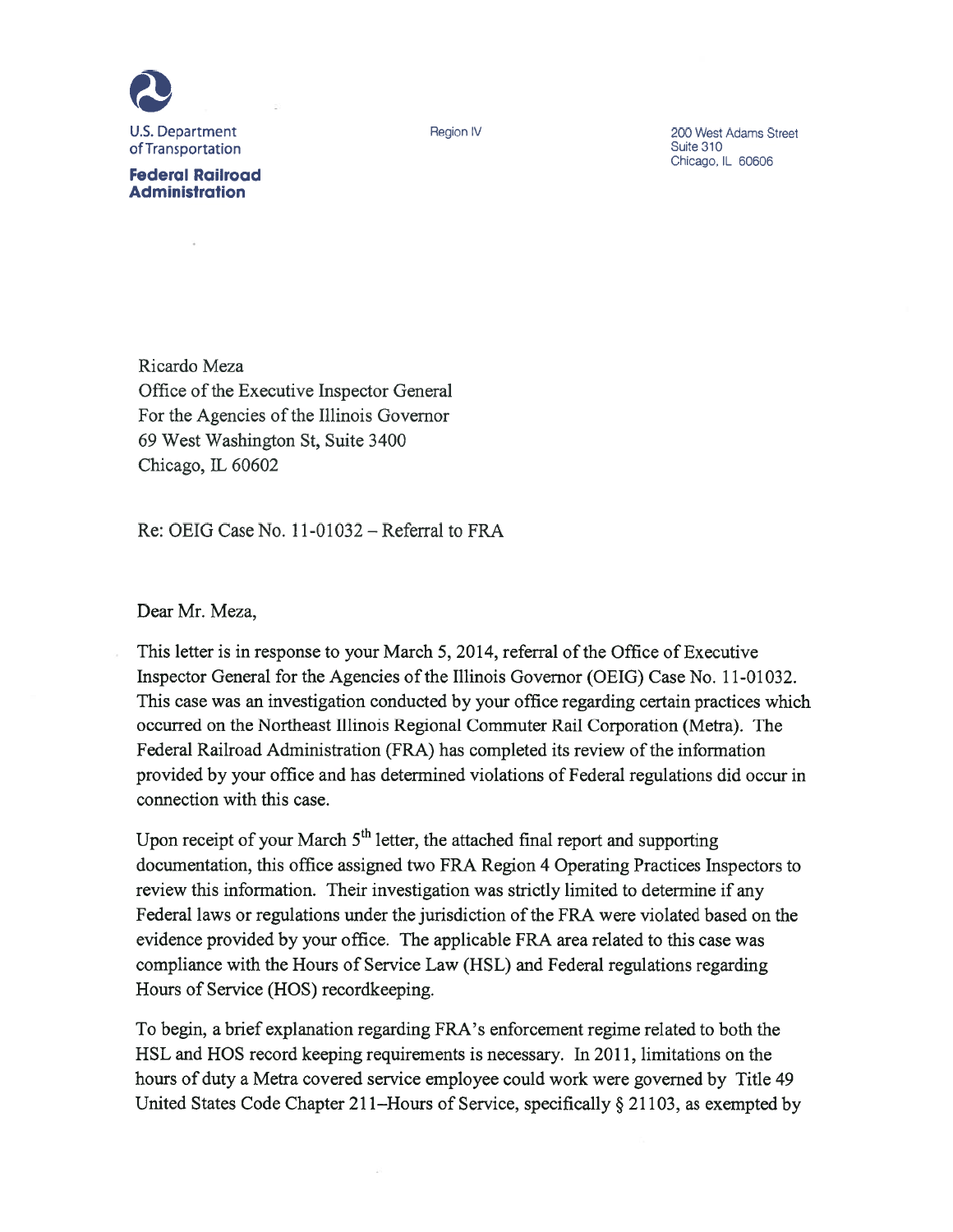the Rail Safety Improvement Act of 2008<sup>1</sup>. In accordance with authority under 49 USC 21303(b)(2), FRA may only initiate civil action up to two years for HSL infractions. HOS recordkeeping is required by Title 49 Code of Federal Regulation (CFR) Part 228, an FRA regulation. The statute of limitation on enforcement of FRA regulations is for a period of five years.

Understanding our limitations with respect to enforcement, our inspectors did review the documentation provided for potential instances of excessive service, but mainly focused on compliance with FRA HOS recordkeeping requirements found under 49 CFR Part 228. The inspectors discovered one possible instance where a swap assignment had potential to exceed HSL limitations. Based on an employee HOS record, when matched with the assumed train scheduled arrival time and the job assignment period, the total time on-duty for the employee would have exceeded HSL limitations (12 hours of on duty time) by 11 minutes. Further review of Metra documentation regarding this potential excessive service case, revealed that the swap (as indicated on the Metra "Weekend MED Change in Assignment" form) never occur and the subject employee only work his original job assignment for that day. Therefore FRA was unable to discover any cases of potential excessive service related to the information provided by your office.

During our review, FRA inspectors did discover several instances of non-compliance with Federal regulations related to 49 CFR Part 228 - Hours of Service Railroad Employees; Record Keeping and Reporting; Sleeping Quarters. A summary of these instances of non-compliance is provided below:

- Two (2) instances of incorrect information on records (no assignment number/ failure to list total time on-duty<sup>2</sup>)
- Seven (7) instances of incorrect HOS documentation for a duty tour. Employees recorded HOS information when they didn't work (complete omissions).
- Twelve (12) instances of incorrect HOS documentation for a duty tour. Employees failed to record parts of covered service duty tour or showed working parts of assignment they did not work (partial omissions).

 $1$  RSIA 2008 specifically exempted passenger operations from new the requirements published in the Law until FRA could issue regulations under its authority. Therefore between the implementation dates found in RSIA 2008 and October 15, 2011, Hours of Service Laws governing passenger operations remained as they were published prior to implementation of RSIA 2008.

<sup>&</sup>lt;sup>2</sup> The improper documentation of total time on-duty was listed as an "FRA defect" and will not be recommended for the assessment of civil penalties. The related record was also associated with omission of covered service information and the agency will recommend civil penalties under this more serious noncompliance.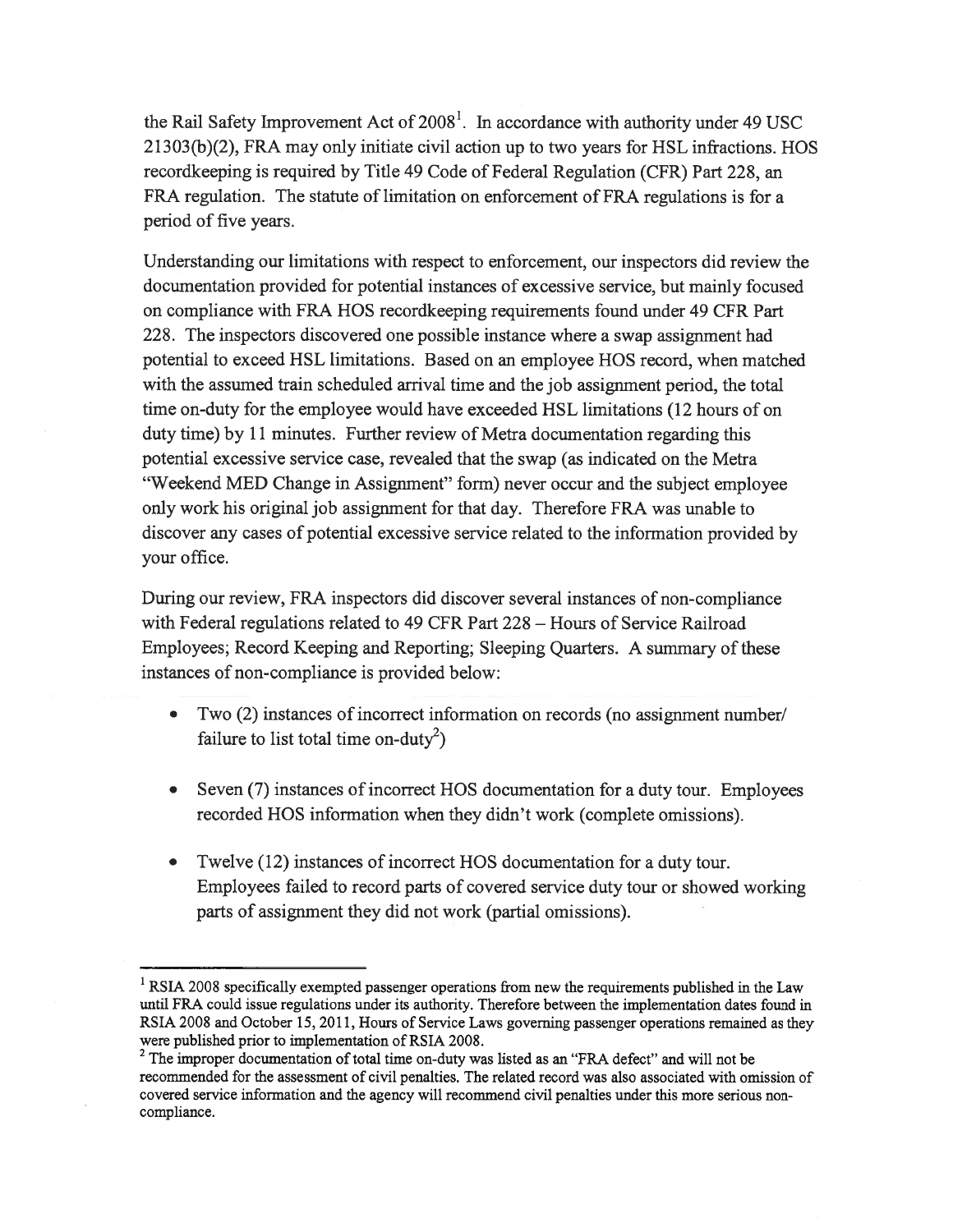Twenty-five (25) instances of incorrect HOS documentation for a duty tour.  $\bullet$ Employees work for others, but did record HOS information (complete omission).

As a result of the information provided by OEIG, this office will forward to FRA's Office of Chief Council recommendations for the assessment of civil penalties against Metra for these infractions (45 total). Additionally, this office will be moving forward with issuing individual liability actions (FRA Regional Warning Letters) against specific Metra employees who failed to accurately complete required HOS records discovered during our review (31 Total).

On May 1<sup>st</sup>, 2014, Metra was informed of these instances of non-compliance via official FRA inspection reports. On May 5<sup>th</sup>, 2014, FRA met with Metra to discuss, in general terms, these findings<sup>3</sup>. An additional topic of this meeting was related to the potential of Metra transitioning to a fully electronic HOS recordkeeping system (per 49 Part 228-Subpart D). FRA has found that electronic HOS record keeping systems greatly improve the accuracy and reliability of HOS records. Built-in system checks and programing logic can provided an added level of assurance that omissions, whether deliberate or simple oversights, can be avoided when employees record HOS information. Moving forward, FRA will continue discussions with Metra regarding transitioning to an electronic HOS recordkeeping system.

Again, I would like to thank you for forwarding your investigation report and the supporting documentation to the FRA. If I can provide any additional information on the case please feel free to contact me.

Sincerely,

Michael T. Long

Regional Administrator - Region 4 Federal Railroad Administration

<sup>&</sup>lt;sup>3</sup> This meeting was general in nature and specific details of events were not discussed or debated. This meeting was not part of any official enforcement proceeding related to settlement of violation recommendations. Those proceeding will be handled accordingly by FRA Office of Chief Counsel at a future date.